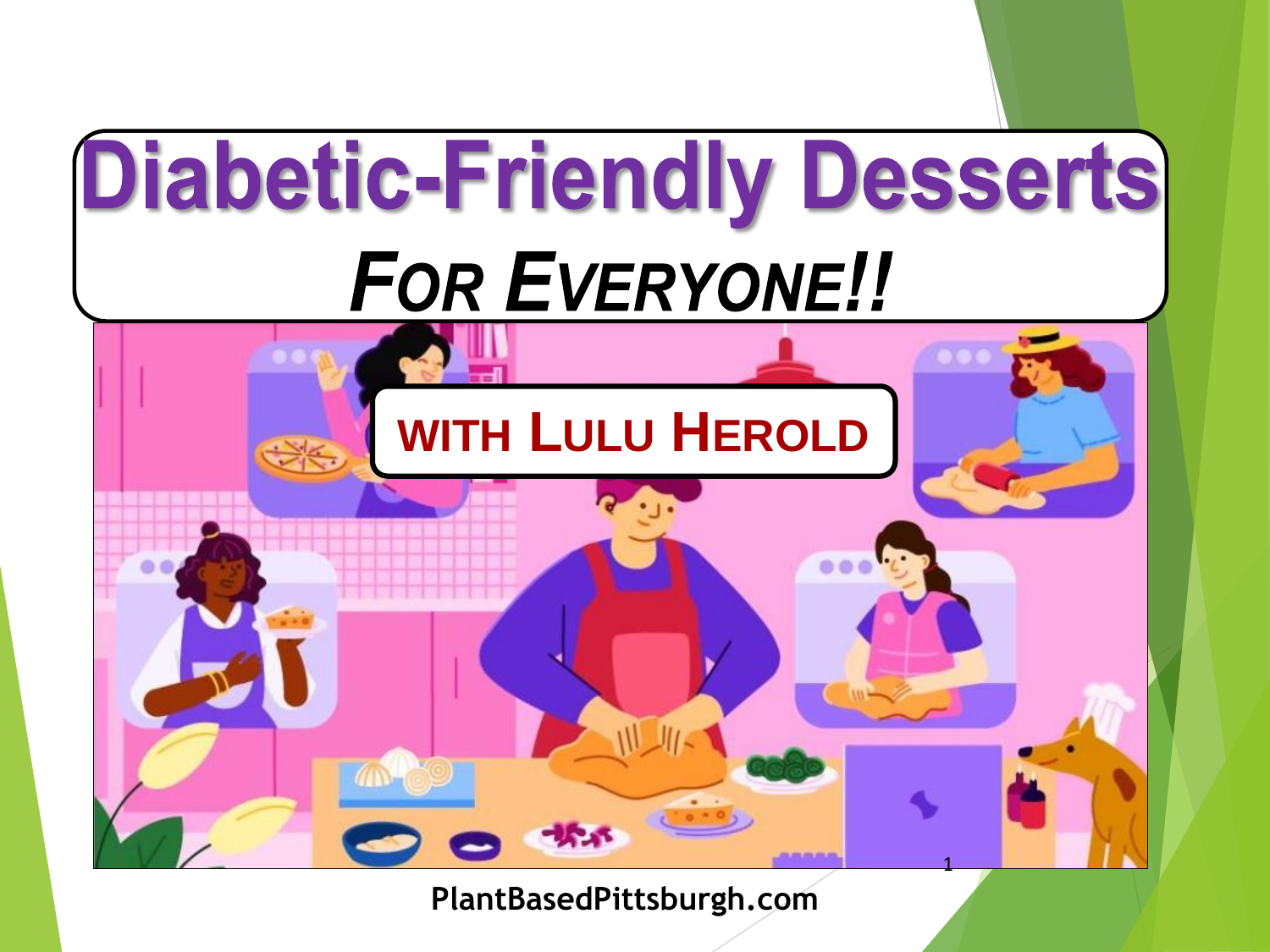### **Type 2 Diabetes**

- **Traditional Treatment:** Medicines *compensate* for dysfunctional insulin, sugar-storing hormone.
- **Alternative Treatment:** Change diet to *directly address* cause of disease.



*How to clean "gum out of the locks" to reverse blockages?* 

- ➢ Choose foods that counteract insulin resistance; **eliminate sources of fat**.
	- **1. Avoid animal products.**
	- **2. Minimize vegetable oils.**
	- **3. Favor low-glycemic foods.**
	- **4. High fiber**

Sally Lipsky, PlantBased Pittsburgh.com 2011 Source: *Dr. Neal Barnard's Program for Reversing Diabetes: The Scientifically Proven System for Reversing Diabetes Without Drugs*.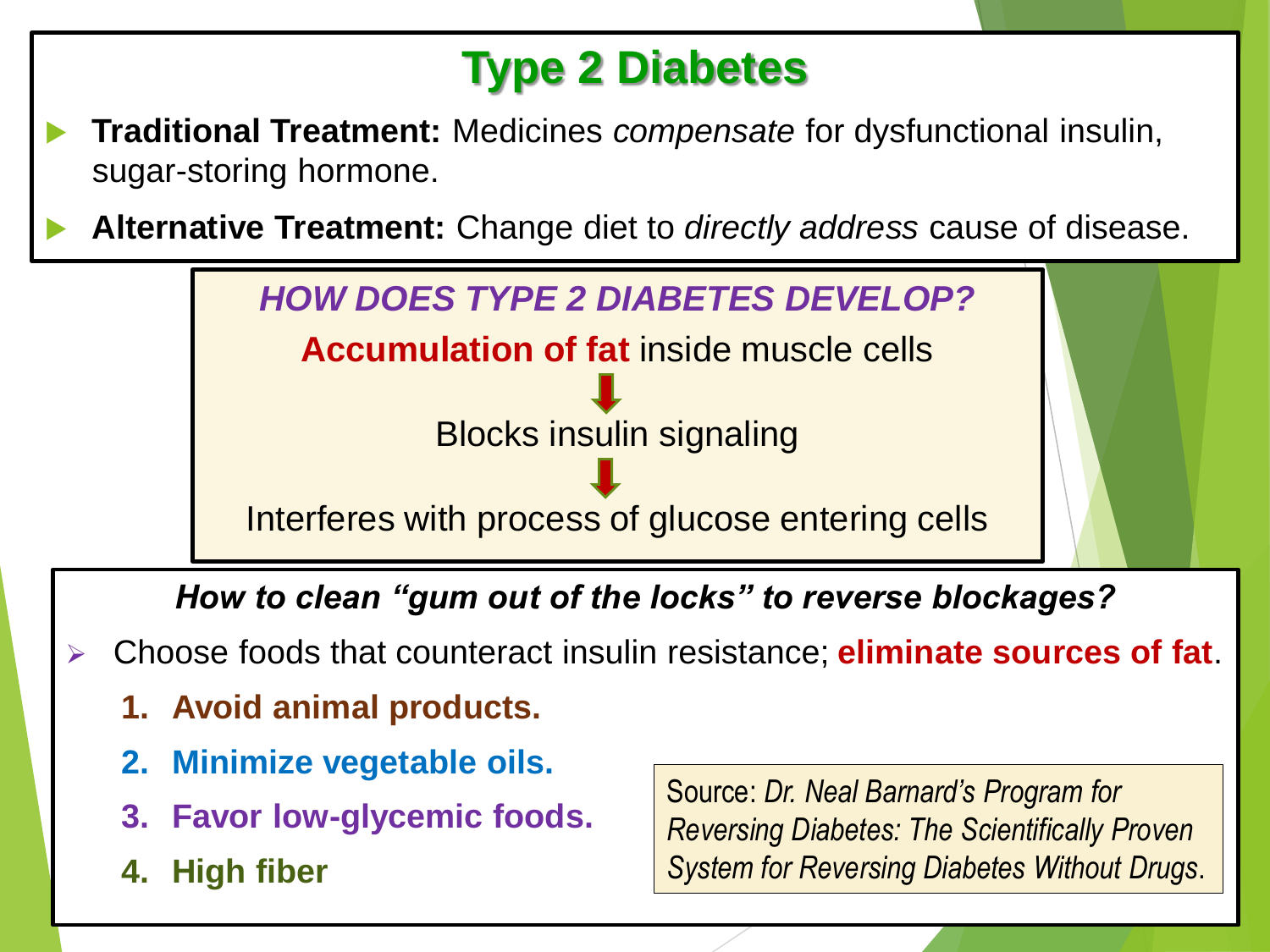### **Plant Foods** *to include …*

- ➢ **Four food groups**:
	- **WHOLE GRAINS** 8 servings daily
	- **LEGUMES** 3 servings daily
	- **VEGETABLES** 4 or more servings daily
	- **FRUITS** 3 or more servings daily
- ➢ **Fat-free** dressings & condiments



**Occasionally/rarely**: sugar, nuts, seeds, dark chocolate, full-fat soy foods

#### *More foods to enjoy*

- ❖ Non-dairy milks on cereals and in recipes
- ❖ Agave nectar or pureed dates for sweetening
- ❖ Rye, pumpernickel, or 100% multi-grain breads
- ❖ Water, tea, coffee
- ❖ Water or veggie broth to sauté *or* lightly use cooking spray

Source: *Dr. Neal Barnard's Program for Reversing Diabetes: The Scientifically Proven System for Reversing Diabetes Without Drugs*.

sally Lipsky, PlantbasedPittsburgh.com 33 (3) 33 (3) 33 (3) 33 (3) 33 (3) 33 (3) 33 (3) 33 (3) 33 (3) 33 (3) 3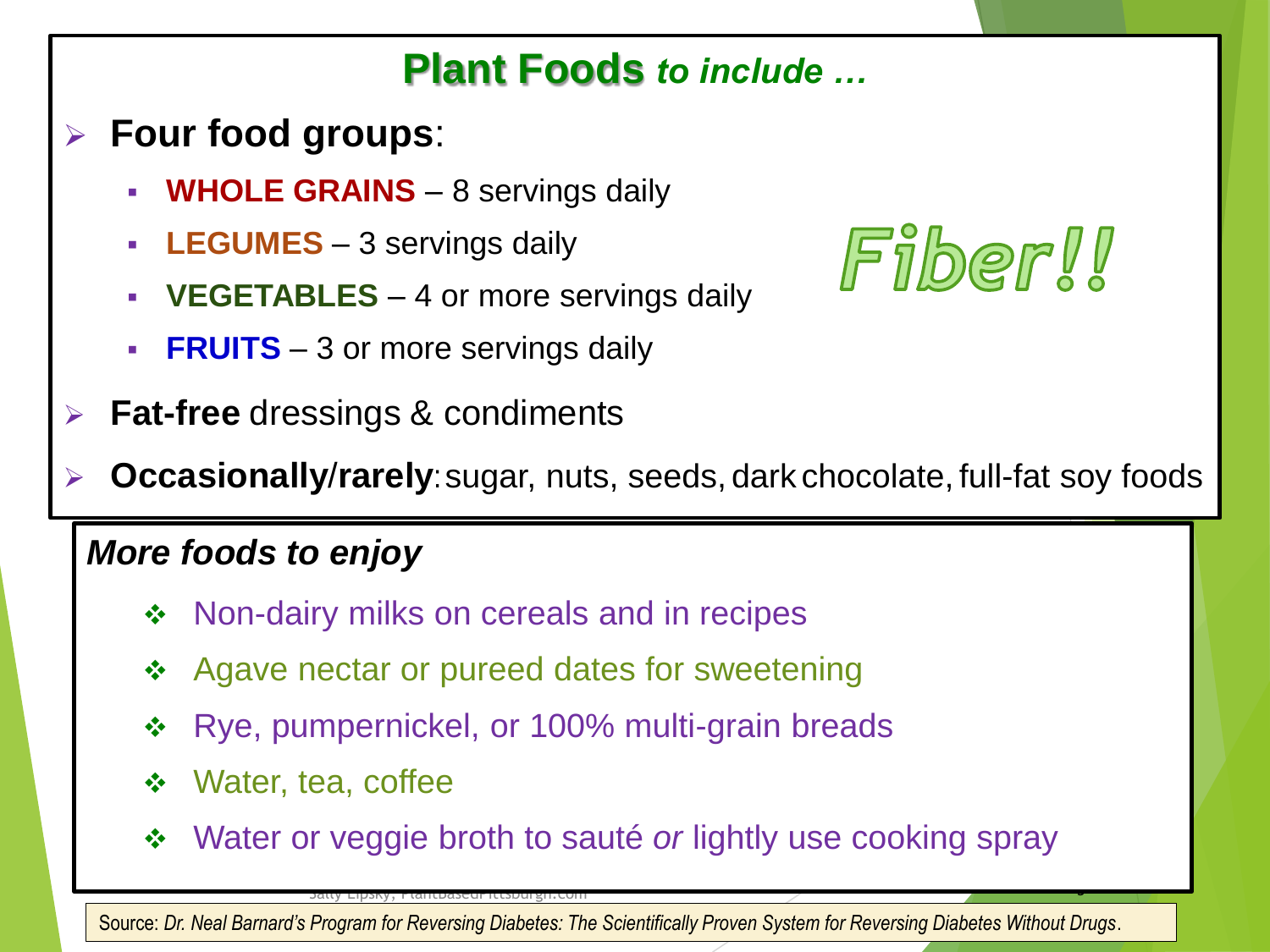### *AVOID …*

- ➢ **Animal foods**
- ➢ **Avocados, olives, nut butter**
- ➢ **Added fats & oils**
- ➢ **Fried foods**
- ➢ **High glycemic foods**
	- ❖ White and whole wheat breads
	- ❖ Honey and refined sugar
	- ❖ Sweets and refined/processed foods with white flour
	- ❖ Cold cereals with sugar or white flour
	- ❖ White rice and potatoes
	- ❖ Watermelon & pineapple

#### ➢ **Packaged foods with fat calories above 10% per serving**

Sources:

\* *Dr. Neal Barnard's Program for Reversing Diabetes: The Scientifically Proven System for Reversing Diabetes Without Drugs*.

- - \* The Power to Health Diabetes, PCRM \* https://www.pcrm.org/health-topics/diabetes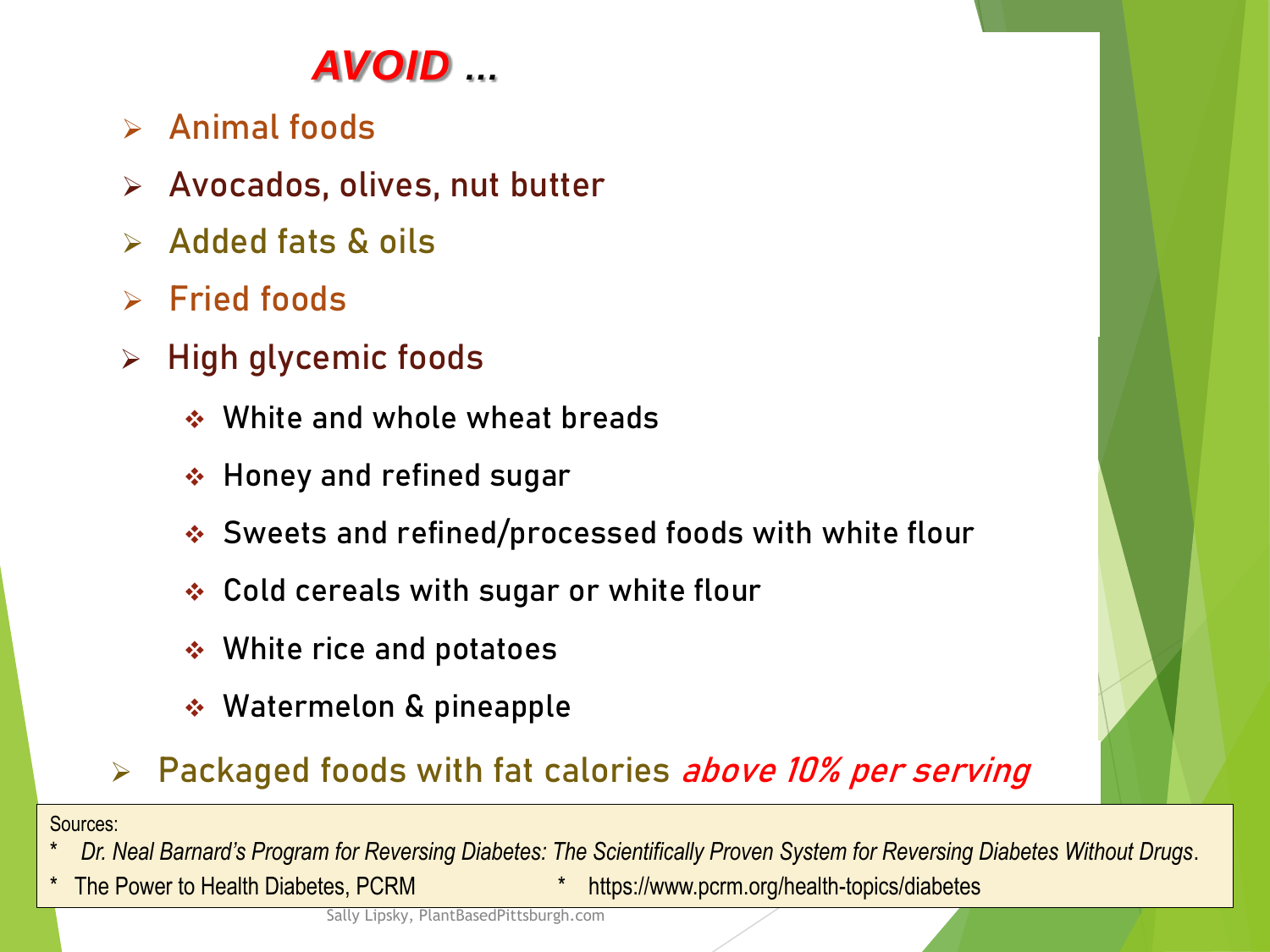# **BAKING WITHOUT OIL from John McDougall, MD**

 Replace oil with **half the amount of another moist food**

- ❖ applesauce
- ❖ mashed bananas
- ❖ mashed potatoes
- ❖ mashed pumpkin
- ❖ soft silken tofu
- ❖ mashed beans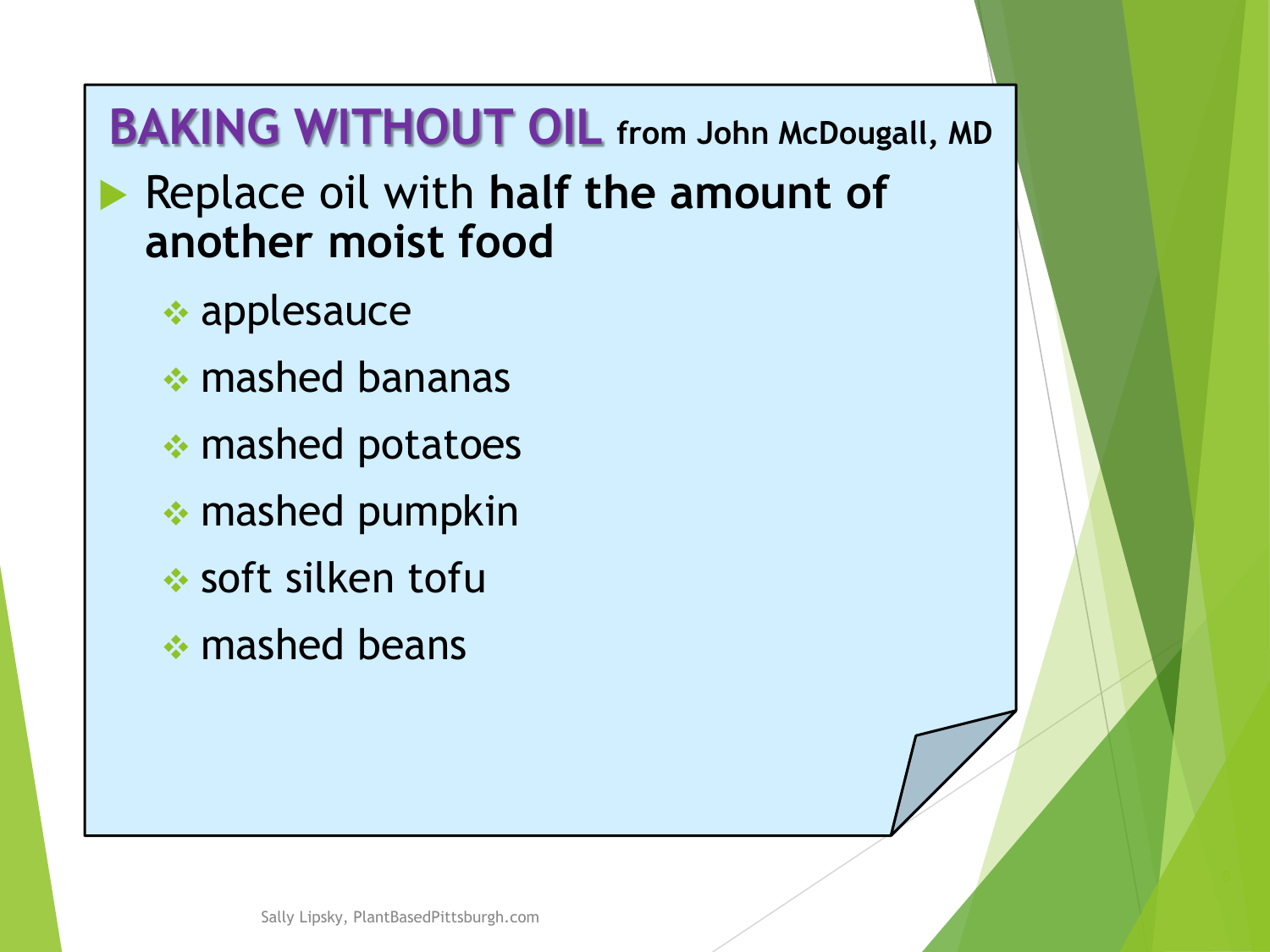# **LOW FAT SUBSTITUTIONS**



#### HappyHerBIVORe.com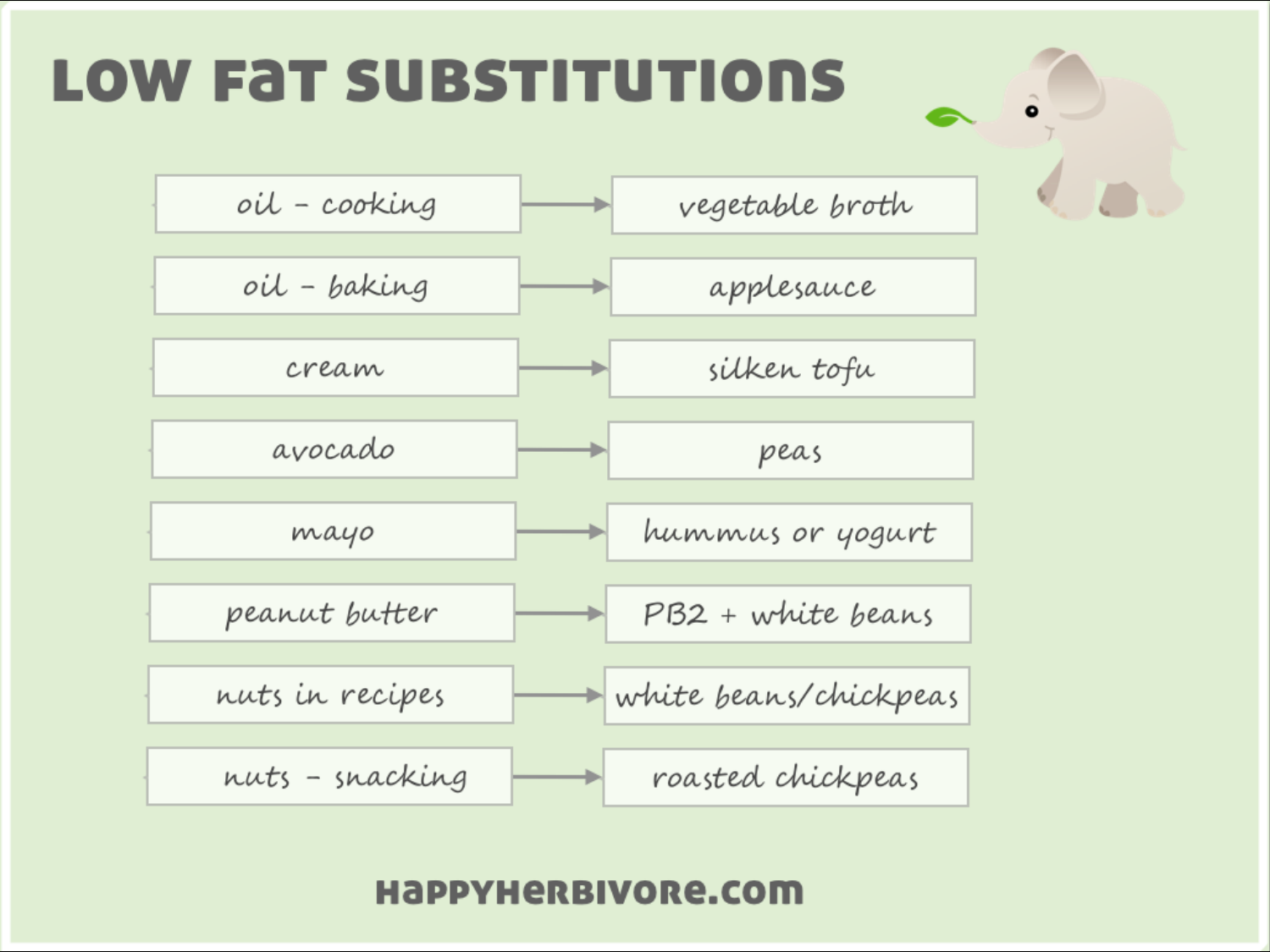# **Terms**

- **GLYCEMIC INDEX**: scale that ranks carbohydrate-containing foods.
	- Foods with high scores  $\rightarrow$  quickly raise blood sugar
	- ❖ Foods with low scores  $\rightarrow$  gradually raise blood sugar
		- \* **High ranking score: above 70** \* **Intermediate score**: **between 55-70**
		- \* **Low score**: **below 55**
			- ✓ Strawberries, blueberries, blackberries & raspberries have scores below 40.

**FIBER**: parts of plant food not completely broken down; not digested.

- ❖ **Insoluble fiber** doesn't dissolve in water (ex: oats, peas, beans, apples, citrus fruits, carrots, barley)
- ❖ **Soluble fiber** dissolves in water (ex: whole-wheat flour, wheat bran, nuts, potatoes, green beans, cauliflower)
- ❖ **Soluble fiber** particularly helps control blood sugar spikes.
	- ❖ Forms gel-like substance that helps slow absorption of carbs in the gut.
	- ❖ Results in blood sugar rising & falling **steadily**, rather than spiking.
- $\hat{\;\;}\;$  Fiber contributes to fullness  $\;\!\Rightarrow$  reduces appetite and food intake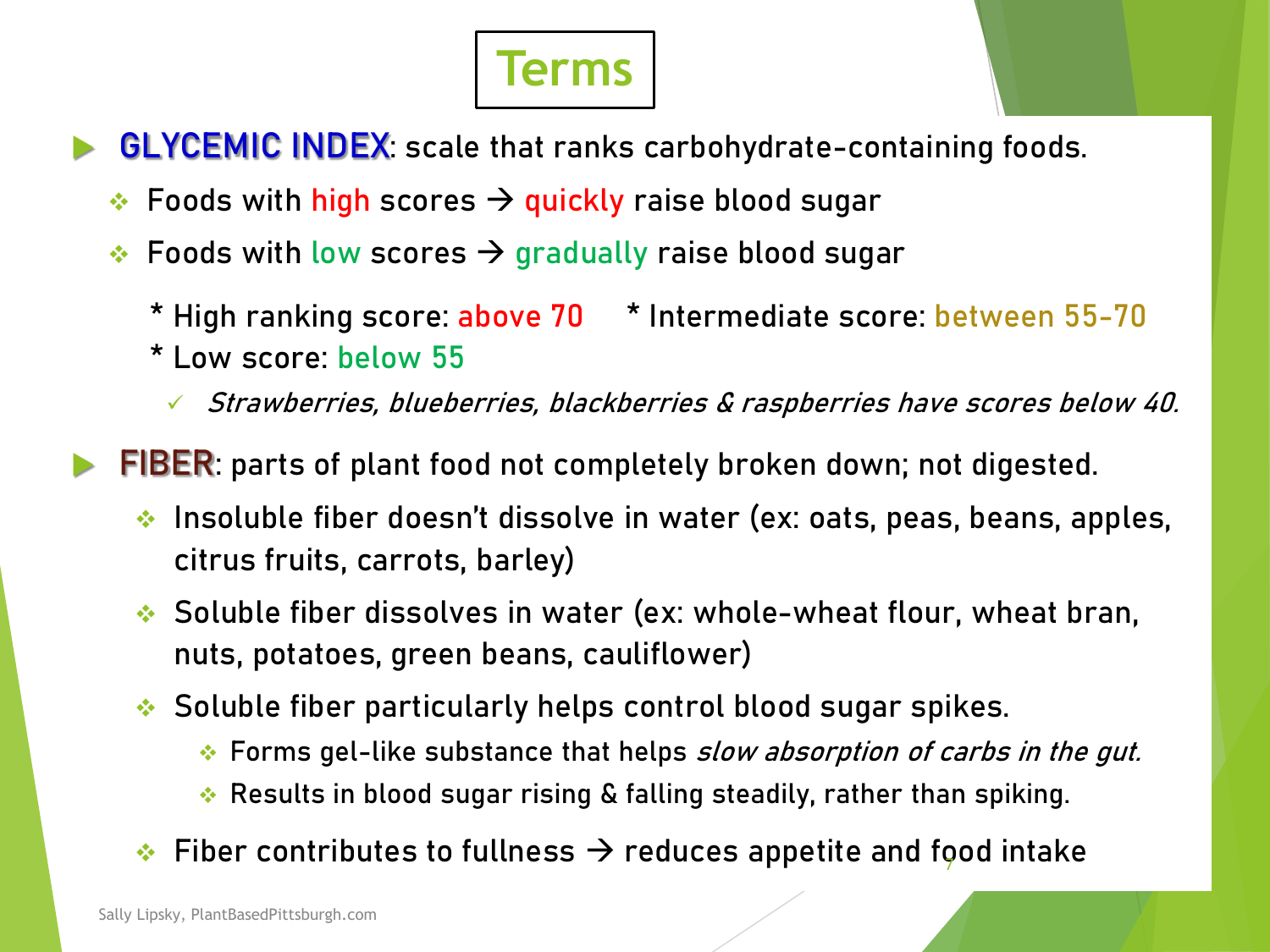# **BERRY MOUSSE** (4 servings)

- ✓ 1 package (12.3 oz.) reduced-fat, extra-firm silken tofu, crumbled
- $\sqrt{2\%}$  cups thawed frozen unsweetened berries of choice
- $\checkmark$  3 tablespoons sugar or 2 tablespoons agave nectar
- $\checkmark$  1 tablespoon berry liqueur (optional)
- 1. Blend tofu, berries, sugar or agave nectar, and liqueur, if using, in a blender or food processor until smooth.
- 2. Spoon into 4 pudding dishes and refrigerate until chilled.

Per serving: 123 calories, 7 g protein, 24 g carbohydrate, 17 g sugar, 1 g total fat, 5% calories from fat, 0 mg cholesterol, 3 g fiber, 89 mg sodium

**- - - - - - - - - - - - - - - -**

Source: *[Dr. Neal Barnard's Program for Reversing Diabetes: The Scientifically Proven System for](about:blank)  Reversing Diabetes Without Drugs* by Neal D. Barnard, MD. Recipes by Bryanna Clark Grogan.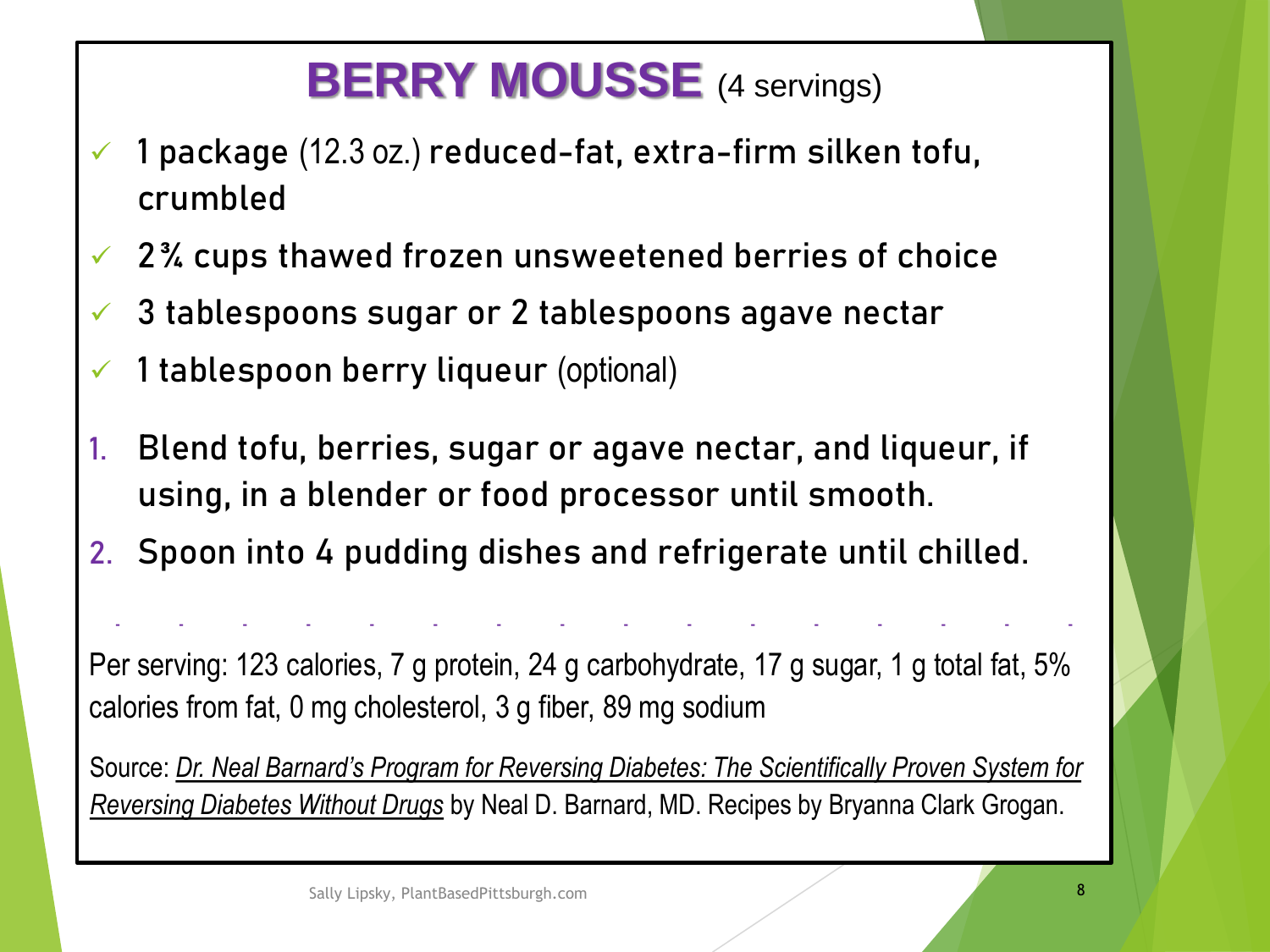## **BALSAMIC STRAWBERRIES**

**Ingredients**

- 1 pint (2 cups) fresh strawberries, sliced thick
- 1 ¼ T. balsamic vinegar
- ½ T. maple syrup, date syrup, or agave extract

Combine strawberries, balsamic vinegar and sugar in a bowl 30-60 minutes before serving. Set aside at room temperature.

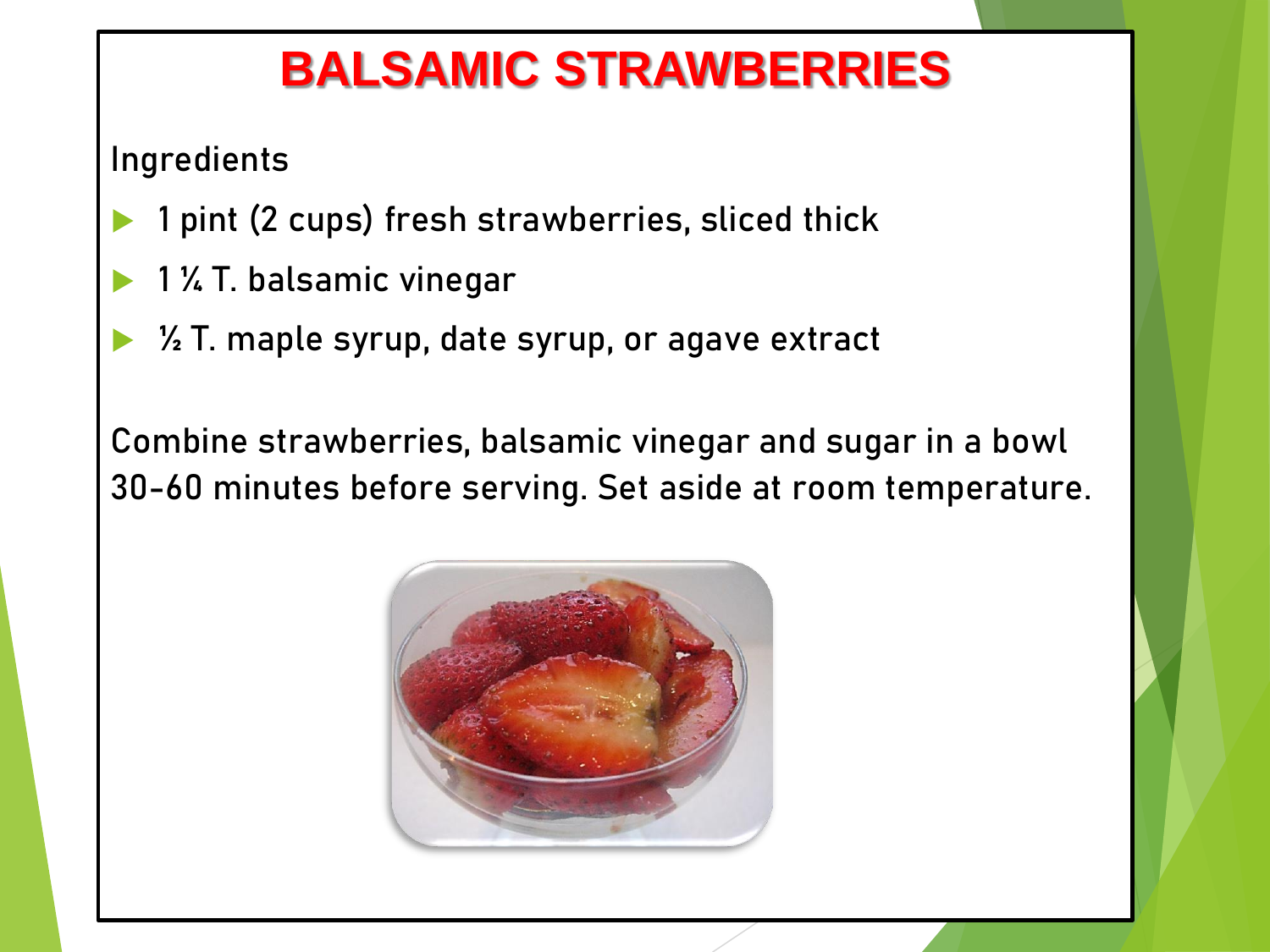# **BERRIES JALAPENO CHIA JAM**

#### **BY LULU HEROLD**

**Ingredients:**

- 1 cup strawberries or other berries of choice, chopped coarsely
- 6-8 pieces jalapeno, from a bottle
- ¼ cup maple syrup, date syrup, or agave extract
- 1 tsp. balsamic vinegar
- 1 T. chia seeds
- salt to taste (optional)

Place all ingredients in a bowl and mash with a fork; or, place in a blender, pulsing till mixed. Either way you want the consistency of the berries to be coarse with visible pieces.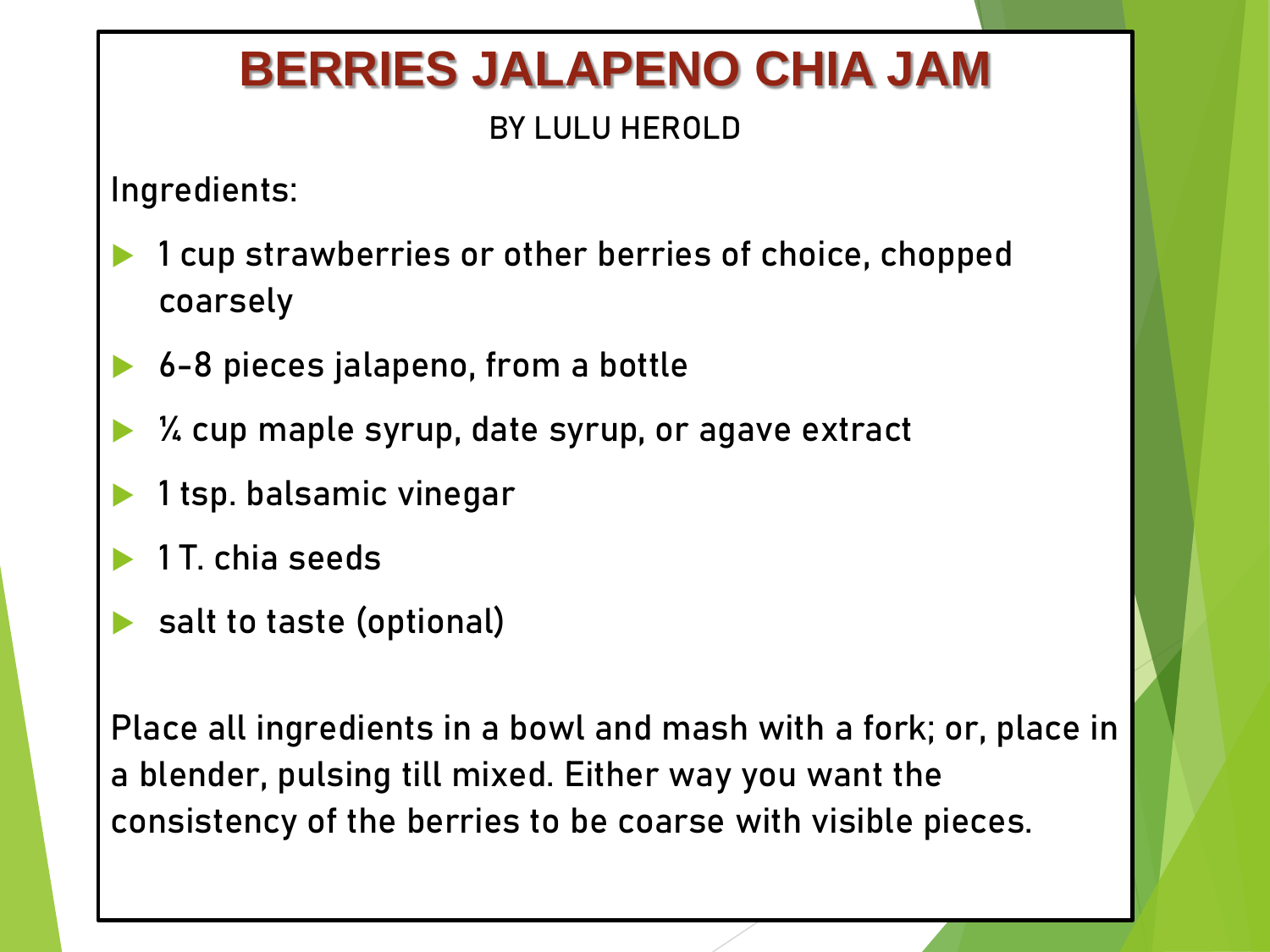#### **BLUEBERRY BRAN MUFFINS** makes 12

- ▶ 1½ c. Fiber One cereal ▶ 1 T. white vinegar
- 1 1/3 c. oat milk
- ¾ c. apple sauce, unsweetened
- ¼ c. agave extract
- 1 tsp vanilla
- - $\blacktriangleright$  1<sup>1</sup>/<sub>2</sub> c. whole wheat flour
	- $\blacktriangleright$  1 tsp baking powder
	- 1 tsp baking soda
	- ¼ tsp salt
	- 1 c. blueberries
- 1. Preheat oven to 350 degrees Fahrenheit.
- 2. Crush cereal in the food processor, then add milk. Let sit for five minutes until cereal absorbs milk.
- 3. Add applesauce, agave, vanilla & vinegar.
- 4. In a bowl, mix whole wheat flour, salt, baking powder & soda.
- 5. Add wet cereal mixture to dry ingredients & mix.
- 6. Add blueberries until they are distributed.
- 7. Scoop to a muffin pan with cupcake paper liner.
- Sally Lipsky, PlantBasedPittsburgh.com 11 8. Bake for 25 minutes.

| 115                                                                                                                                                                     |
|-------------------------------------------------------------------------------------------------------------------------------------------------------------------------|
| % Daily Value*                                                                                                                                                          |
| 1%<br><b>0%</b><br>0%                                                                                                                                                   |
|                                                                                                                                                                         |
|                                                                                                                                                                         |
|                                                                                                                                                                         |
| 8%                                                                                                                                                                      |
| 10%                                                                                                                                                                     |
| 16%                                                                                                                                                                     |
|                                                                                                                                                                         |
|                                                                                                                                                                         |
| 56%                                                                                                                                                                     |
| 7%                                                                                                                                                                      |
| 12%                                                                                                                                                                     |
| 3%                                                                                                                                                                      |
| *The % Daily Value (DV) tells you how<br>much a nutrient in a food serving<br>contributes to a daily diet. 2,000 calorie a<br>day is used for general nutrition advice. |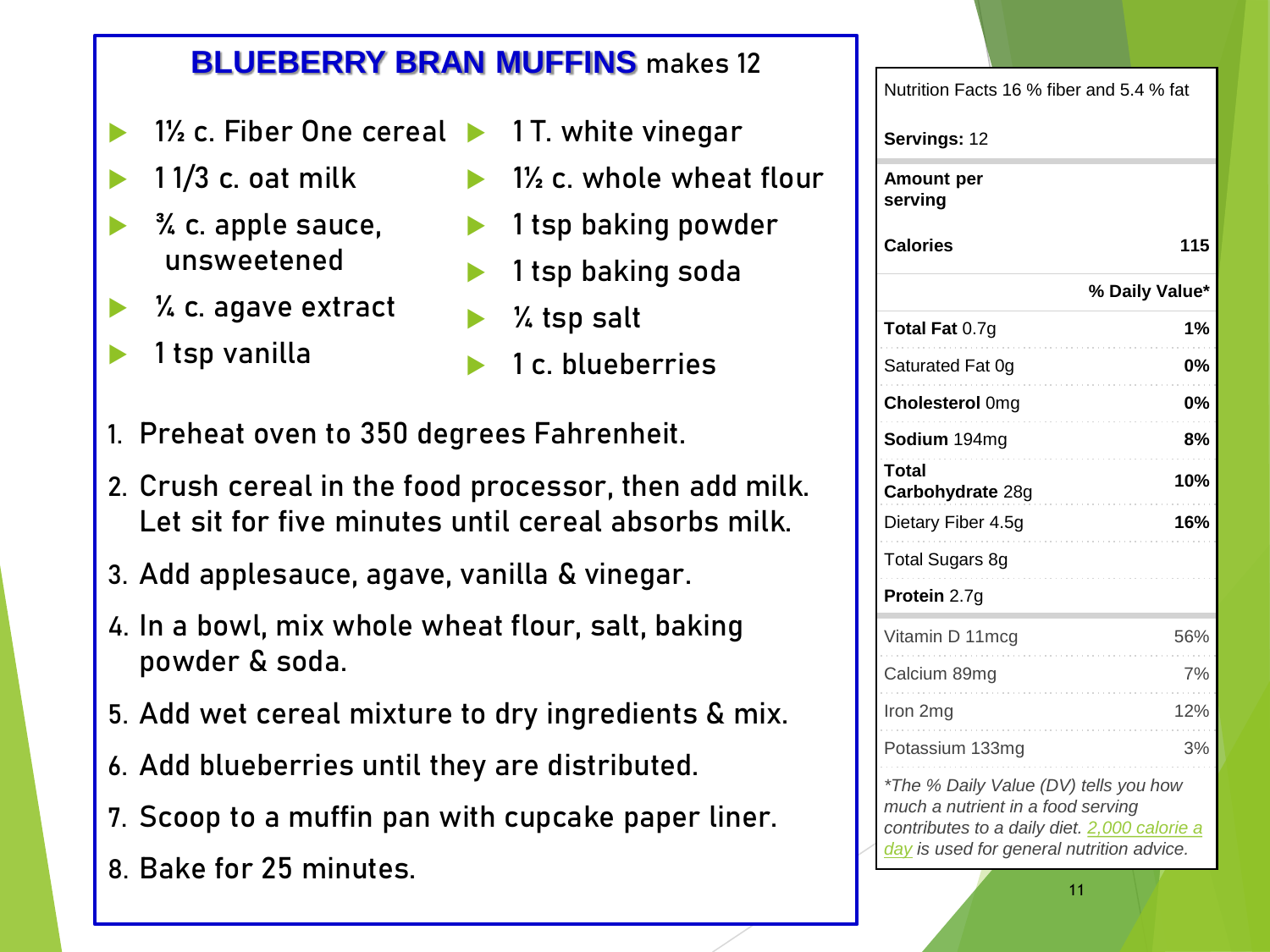## **LUCA'S FAVORITE ENERGY BITES**

Makes 32 small balls.

#### **Ingredients**

- 1 can chickpeas, drained
- 2 ripe bananas
- 1 ½ cup oatmeal
- 10 dates
- 2 T. cocoa (plus more for coating the balls)
- 1 tsp. vanilla
- 1 T. maple or date syrup or agave extract
- 2 T. flax meal (optional)
- 2 T. raisins (optional)

Add all ingredients (except raisins) in a food processor; process until smooth. Add raisins (optional). Form into balls. Roll in cocoa.

Note: 12.6% fat and 19.8% fiber of carbohydrate.

Nutrition Facts without flax meal and raisins

**Servings:** 32

**Amount per serving**

| <b>Calories</b>                              | 65             |
|----------------------------------------------|----------------|
|                                              | % Daily Value* |
| <b>Total Fat 0.9g</b>                        | 1%             |
| Saturated Fat 0.1g                           | 1%             |
| <b>Cholesterol Omg</b>                       | 0%             |
| Sodium 3mg                                   | 0%             |
| Total<br><b>Carbohydrate</b> 12.6g           | 5%             |
| Dietary Fiber 2.5g                           | 9%             |
| Total Sugars 4g<br>Protein 2.5g              |                |
| Vitamin D 0mcg                               | 0%             |
| Calcium 14mg                                 | 1%             |
| Iron 1 mg                                    | 5%             |
| Potassium 149mg                              | 3%             |
| *The % Daily Value (DV) tells you how much a |                |

*\*The % Daily Value (DV) tells you how much a nutrient in a food serving contributes to a daily diet. [2,000 calorie a day](about:blank) is used for general nutrition advice.*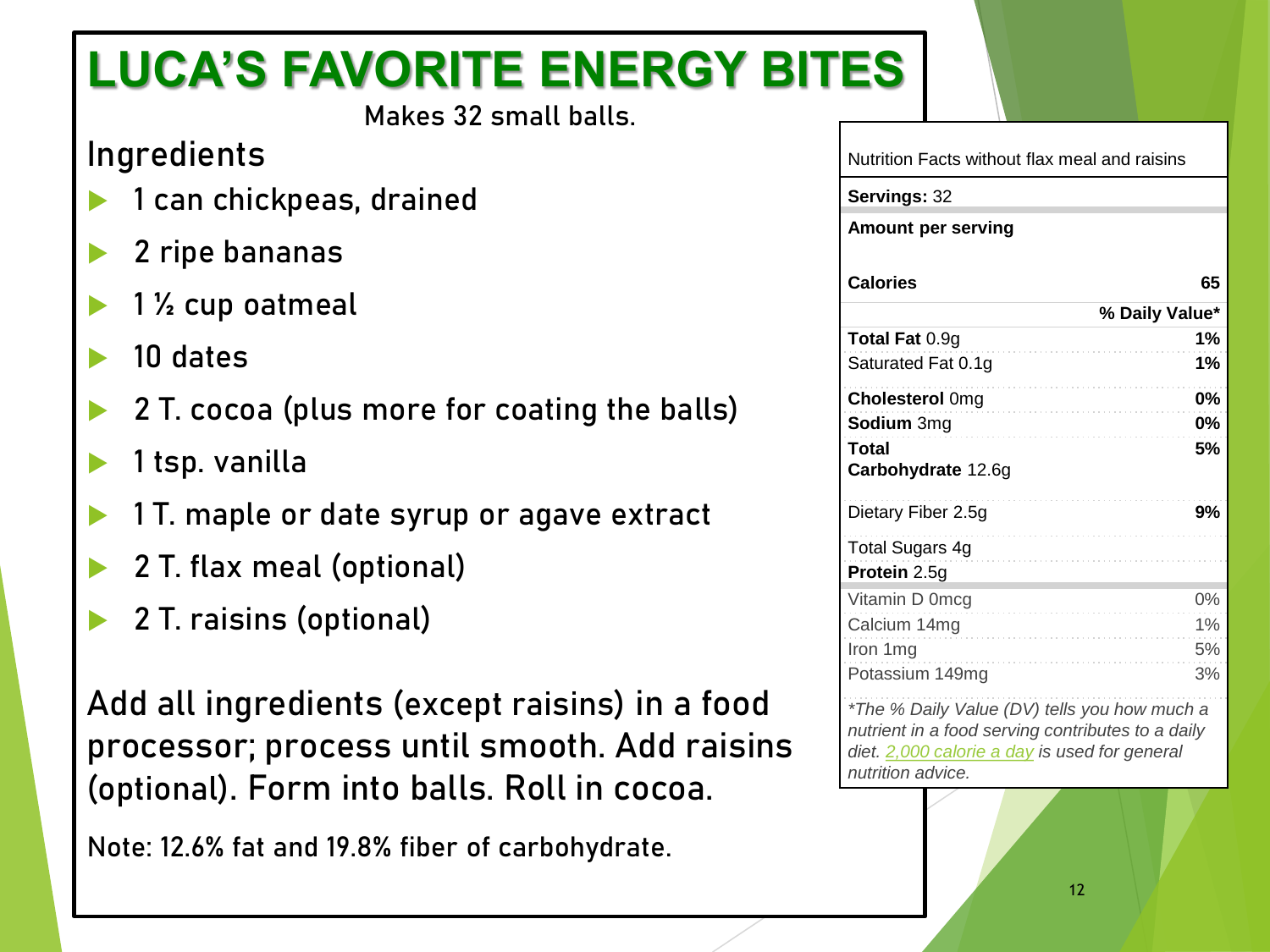## **MIXED BERRY COMPOTE** (6-8 servings)

- ✓ 2 cups apples, peeled/cored, chopped
- ✓ ½ cup frozen apple juice concentrate
- ✓ 2 cups mixed berries
- 1 cup unsweetened applesauce
- $\frac{1}{2}$  teaspoon ground cinnamon
- In medium saucepan combine apples & juice concentrate. Bring to boil, stir, then add berries.
- 2. Bring to boil again, then reduce heat to low—simmer, covered, for about 25 minutes until fruit is tender.
- 3. Mash lightly.
- 4. Add applesauce and heat until hot.
- 5. Sprinkle with cinnamon and serve immediately.

Barnard, M.D.; recipe by Jennifer Raymond. The state of the 13 state of the 13 state of the 13 state of the 13 Source: The Power to Health Diabetes, PCRM. Adapted from *Foods that Fight Pain* by Neal

**- - - - - - - - - - - - - - - -**